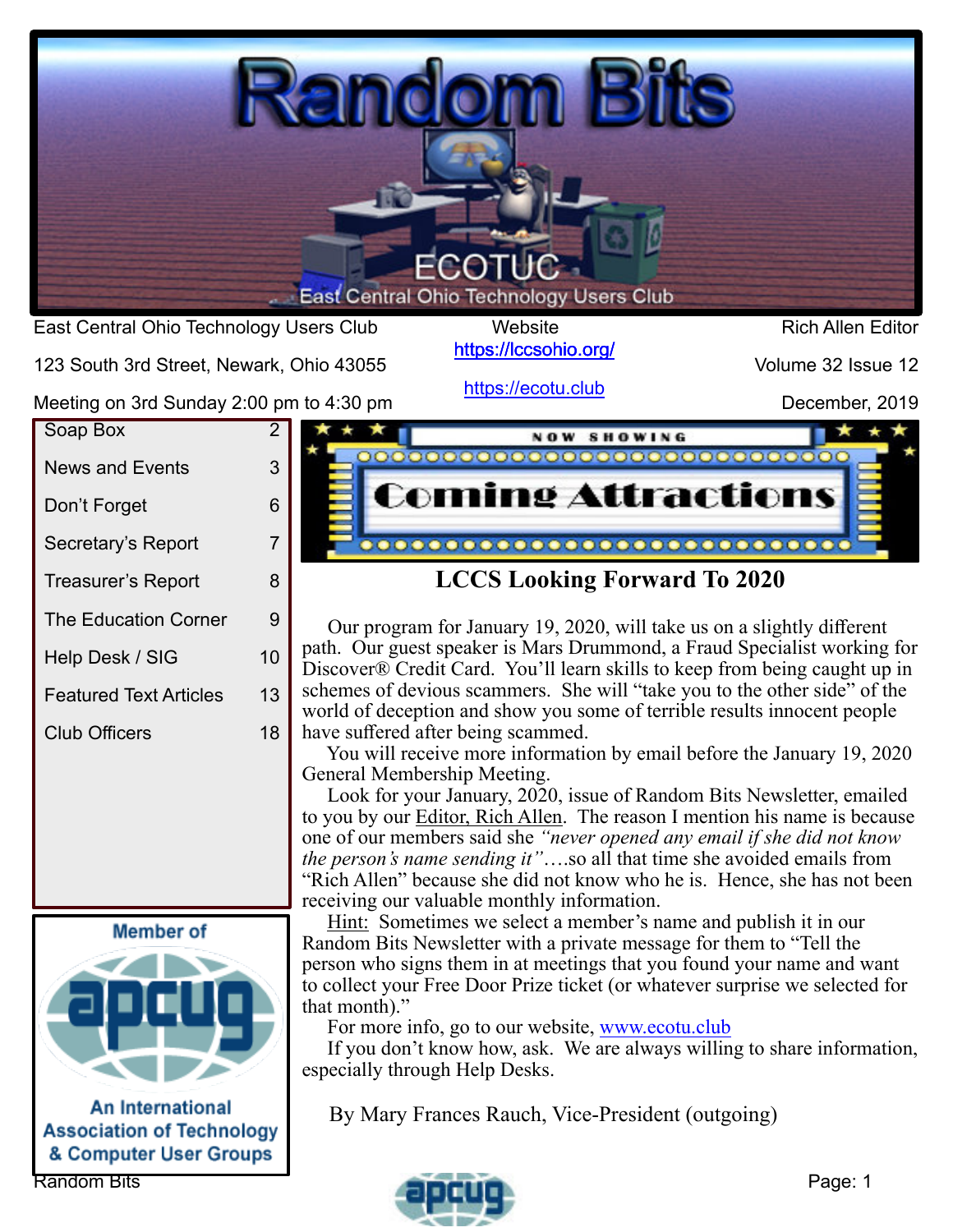# **Soap Box**

<span id="page-1-0"></span>

To find out more information about a Previous Program, we ask that you click on the LCCS Media link below. This link will take you to YouTube and the LCCS Media playlist where you will be able to find videos of the past presentations.

# [LCCS Media](https://www.youtube.com/playlist?list=PLpaxj3rjf_8Ykfq-VbR0I4wOGsm_01RpI)



So technically Moses is the first man to download files from the cloud using a tablet.



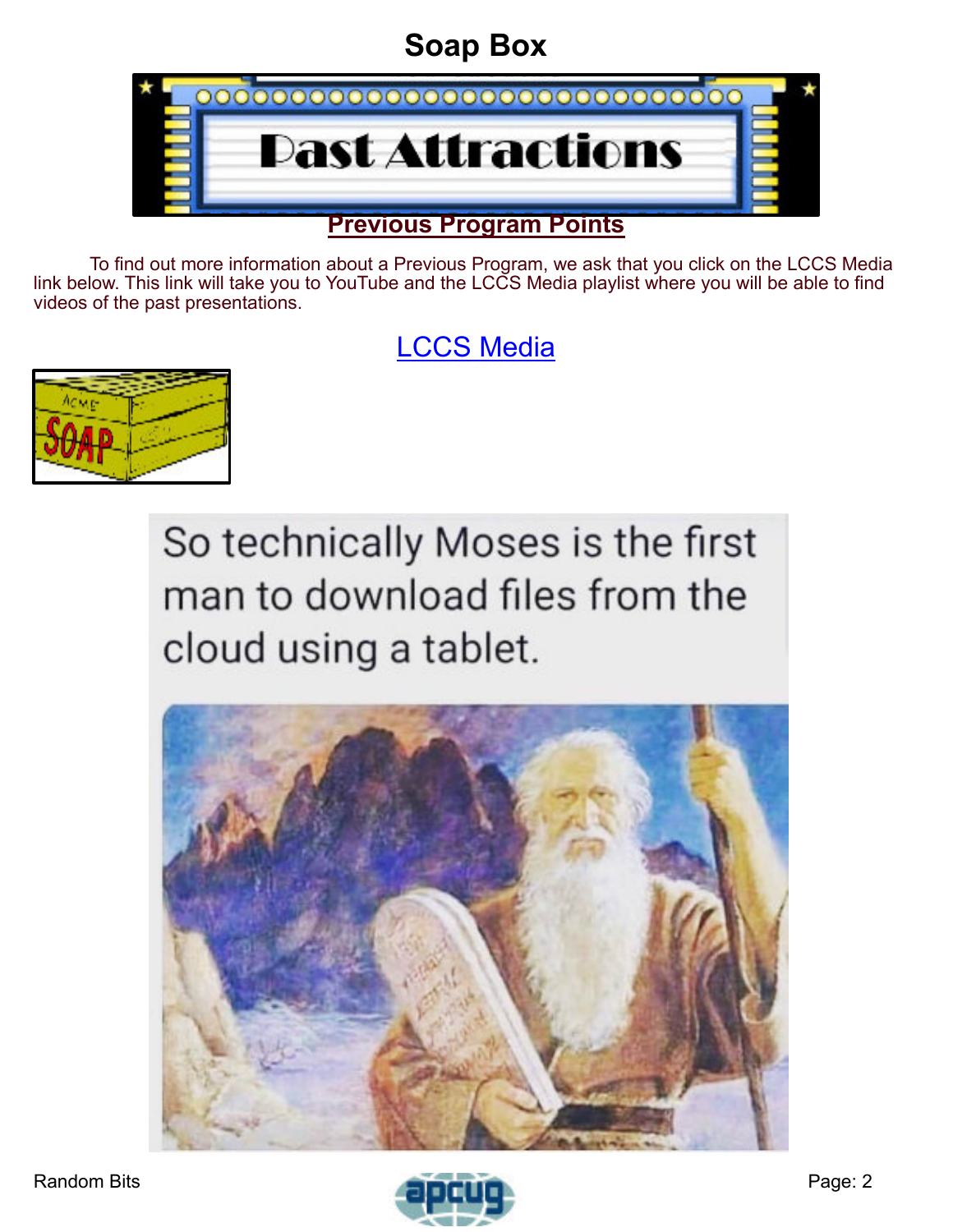## **News and Events**

<span id="page-2-0"></span>

| 2019                                     | <b>December</b> |                 |
|------------------------------------------|-----------------|-----------------|
| <b>Club Activity / Event</b>             | Day of Week     | <b>Date</b>     |
|                                          |                 | $\overline{3}$  |
| Repair Help Desk 7pm                     | Tuesday         |                 |
| Internet Help Desk/SIG 1pm.              | Friday          | $\overline{6}$  |
| Repair Help Desk 1pm                     | Saturday        | $\overline{7}$  |
| <b>ECOTUC / LCCS General Meeting 2pm</b> | Sunday          | $\overline{8}$  |
| <b>Total Beginners Help Desk 3:pm</b>    | <b>Tuesday</b>  | 10              |
| <b>Everyday Computing Help Desk 2pm</b>  | Wednesday       | $\overline{11}$ |
| Linux SIG 1pm                            | Friday          | $\overline{13}$ |
| <b>Everyday Computing Help Desk 2pm</b>  | Wednesday       | $\overline{18}$ |
| Repair Help Desk 1pm                     | Saturday        | $\overline{21}$ |
| Linux SIG 1pm                            | Friday          | $\overline{27}$ |
|                                          |                 |                 |
|                                          |                 |                 |
|                                          |                 |                 |
|                                          |                 |                 |
|                                          |                 |                 |
|                                          |                 |                 |
|                                          |                 |                 |
|                                          |                 |                 |
|                                          |                 |                 |
|                                          |                 |                 |
|                                          |                 |                 |
|                                          |                 |                 |
|                                          |                 |                 |
|                                          |                 |                 |
|                                          |                 |                 |
|                                          |                 |                 |
|                                          |                 |                 |

**For the latest information on Club Events "Click" on the link below!**

# **[LCCS Google Calendar](https://www.google.com/calendar/embed?src=0uroppicsshfku561ujq4gl65g@group.calendar.google.com&ctz=America/New_York)**

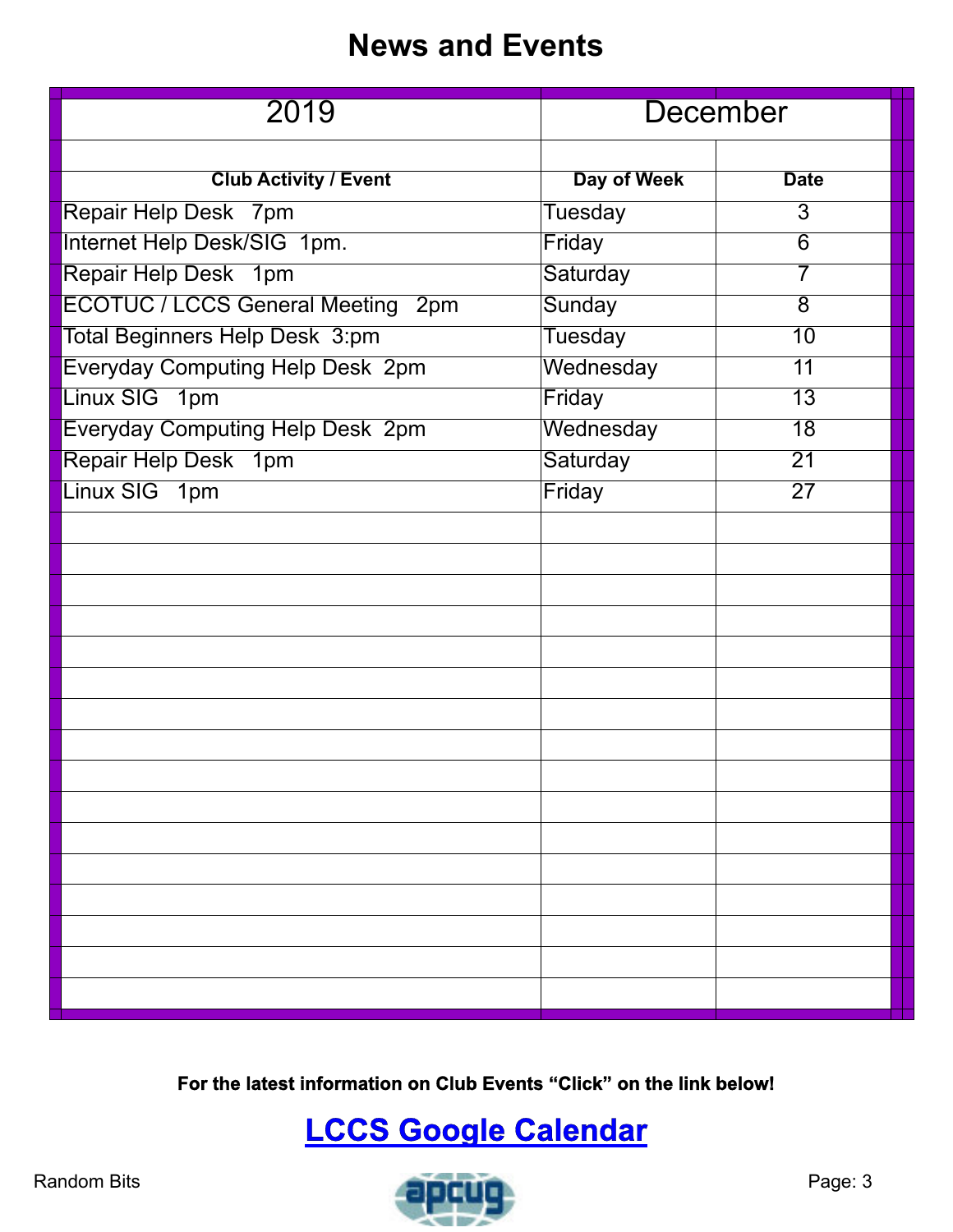

#### **Christmas Potluck Party**

#### **/ECOTUC, Dec. 8, 2019 (Sunday)**

Join us December 8, 2019, at our combined Nov.-Dec. LCCS Meeting/Party. Enjoy our annual Christmas Potluck Party, our fabulous Raffle, and our Election of 2020 Officers.

The Club will supply fried and baked chicken, table service, and beverages. All other foods will be supplied by YOUR delicious potluck donations.

Arrive before 1:30 PM with your potluck items for set up. We eat at 2:00PM. A brief business meeting follows dinner allowing the Election of 2020 Officers. Immediately after the Election is the drawing for our great Raffle prizes.

This year we have 4 prizes for you instead of the usual 3.

Raffle tickets are available now, and that time slot just before dinner on December 8 will be your last opportunity to get extra Raffle prize tickets.

Good luck,

Mary Frances Rauch, Vice-President

### **Raffle, December 8, 2019**

(Day of Christmas Party Dinner)

**Raffle:** Dave Rauch reminds you the \$1.00 Raffle tickets are being sold NOW through 30 minutes BEFORE dinner on December 8, 2019.

1<sup>st</sup> Prize - Dell laptop computer, with Intel Core 13 Processor.

Screen is  $15.6$  HD.  $20GB$  Memory ( $16GB$  Intel Optane  $+$  4 GB DRAM), 1TB HD.



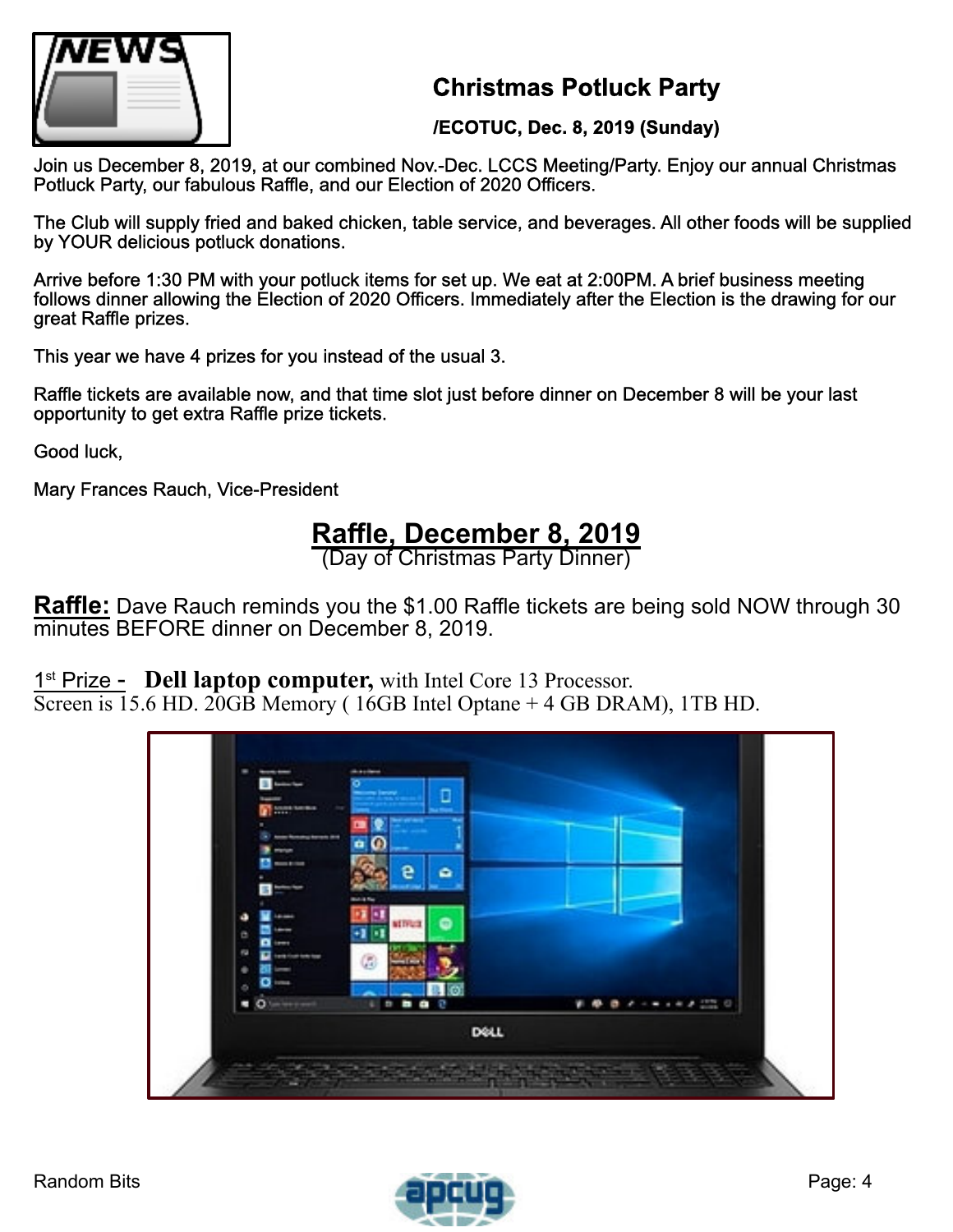

**2 nd Prize: Western Digital External**



**Drive, 2 TB**

#### **3 rd Prize: Lexar Flash Drive, 256 GB, USB 3**



#### **4 th Prize: Lexar Flash Drive, 128 GB, USB 3**

The prize tickets will be drawn December 8, during the dinner. **It's necessary to put your name and phone number on each ticket.**

(No free bonus prize tickets, and no free door prize tickets will be offered on day of our December 8 dinner.)

### **Your slate of officers for the coming year are as follows:**

President- Jim Amore Vice Presidant - Kenneth Tubaugh Secretary - Nancy Grower Treasurer - Sue Bixler Trustee - Waneta Newland Dave DeRolf Bob Woods

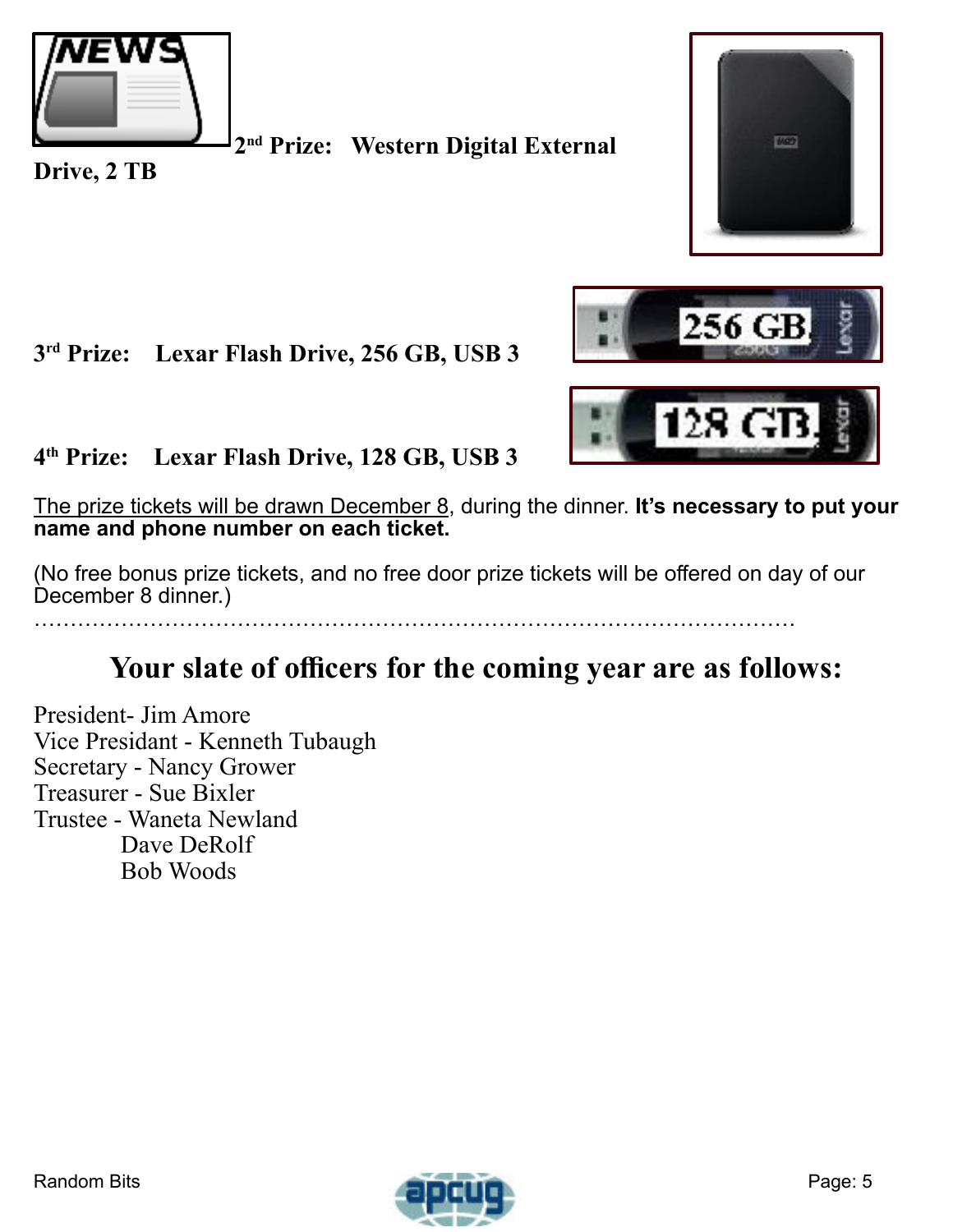# **Don't Forget**

#### **AmazonSmile Charitable Donations**

<span id="page-5-0"></span>

Amazon offers a complimentary program that supports non-profit organizations like the EastCentral Ohio Technology Users Club ("Licking County Computer Society Inc"). All you need to do is start your Amazon shopping at "smile" instead of "www" (i.e., <https://smile.amazon.com>).

When you shop at [smile.amazon.com,](https://smile.amazon.com) Amazon donates 0.5% of the price of your eligible AmazonSmile purchases to the charitable organization of your choice. AmazonSmile is the same Amazon you know. They offer the same fantastic products, the same prices, and the same excellent service.

Please consider supporting ECOTUC by making us your charity of choice and doing your Amazon shopping at smile.amazon.com.

#### **Kroger Community Rewards Program**

Kroger offers a complimentary program that supports non-profit organizations like the East-Central Ohio Technology Users Club ("Licking County Computer Society Inc."). All you have to do is shop at Kroger and swipe your Kroger Plus Card. Please consider supporting ECOTUC through the Kroger Community Rewards program. Simply visit the Kroger Community Rewards website and make us your charity of choice.

Our Organization Number is JH634.

Kroger Community Rewards Website:

<https://www.kroger.com/account/enrollCommunityRewardsNow/>



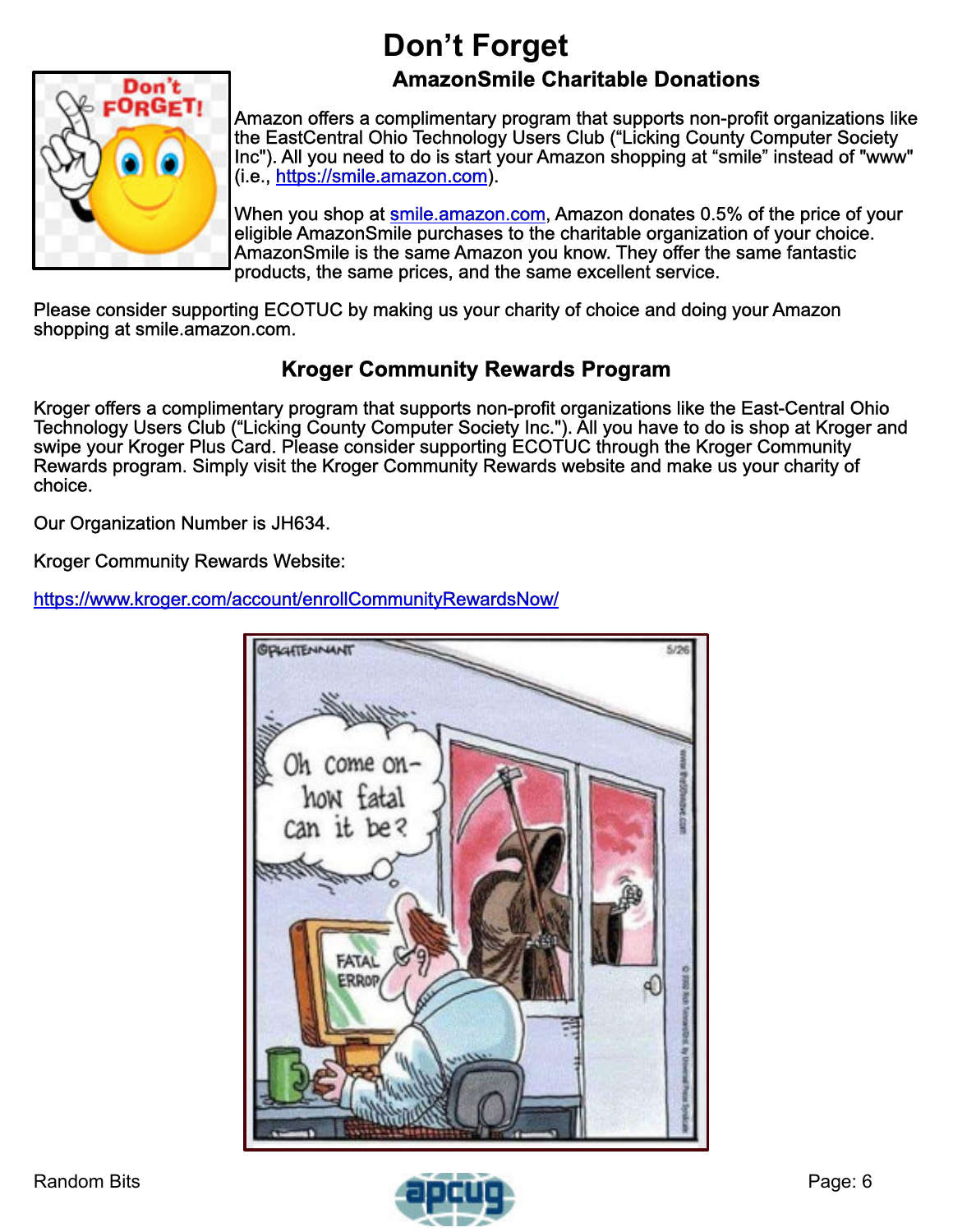# **Secretary's Report 2019- 9-12 Executive Board Meeting Minutes**

<span id="page-6-0"></span>

# **ECOTUC/LCCS**

**Voting Members Present:** Jim Amore, John Kennedy, Mary Frances Rauch, Ken/Sue Bixler, Jim Holton, Kenneth Tubaugh, Bill Toothman & Jim/Nancy Grower.

**Guests:** David Hutchison

President Amore called the meeting to order  $\omega$  4:00pm in the Resource Center.

**Secretary's Report:** July 11, 2019 Board Meeting Minutes were emailed to board members and posted on the web/bulletin boards. The minutes will be filed.

**Treasurer's Report:** The treasurer reported \$17380.40 in the account as of August 30, 2019. The report will be filed for audit.

**Correspondence:** The treasurer has received the Business Insurance Policy from Western Reserve covering the group until

9-20-20.

#### **Committee Reports:**

Recycling/Refurbishing: Jim Amore reported a good Recycle Event this year and Bill Toothman reported receiving GOOD computers & Laptops for refurbishing.

Membership: There are 198 paid members.

Program Chair: September and October programs are on track.

Technology/Teaching: John Kennedy reported the club is sponsoring Help Desks in place of classes through December 2019.

Hospitality: Mary Frances Rauch reported the club Holiday Party will be December 8, 2019.

Trustees: Kenneth Tubaugh will email the Trustee's Audit remarks to each member of the board and ask for input from board members.

#### **Old Business:** None

**New Business:** The Executive Board will meet November 21, 2019, due to the need in nominating persons to fill the offices of the club. John Kennedy motioned and Kenneth Tubaugh seconded for President Amore to name a Nominating Committee who will report at the October 20, 2019 General Membership Meeting. The motion passed. The Executive Board voted by email, for the newsletter editor, Rich Allen to purchase new software for the newsletter, **Random Bits.**

The next board meeting has been changed from November 14 to November 21, 2019. President Amore adjourned the meeting @ 5:20pm.

Submitted by: Nancy Grower, Secretary

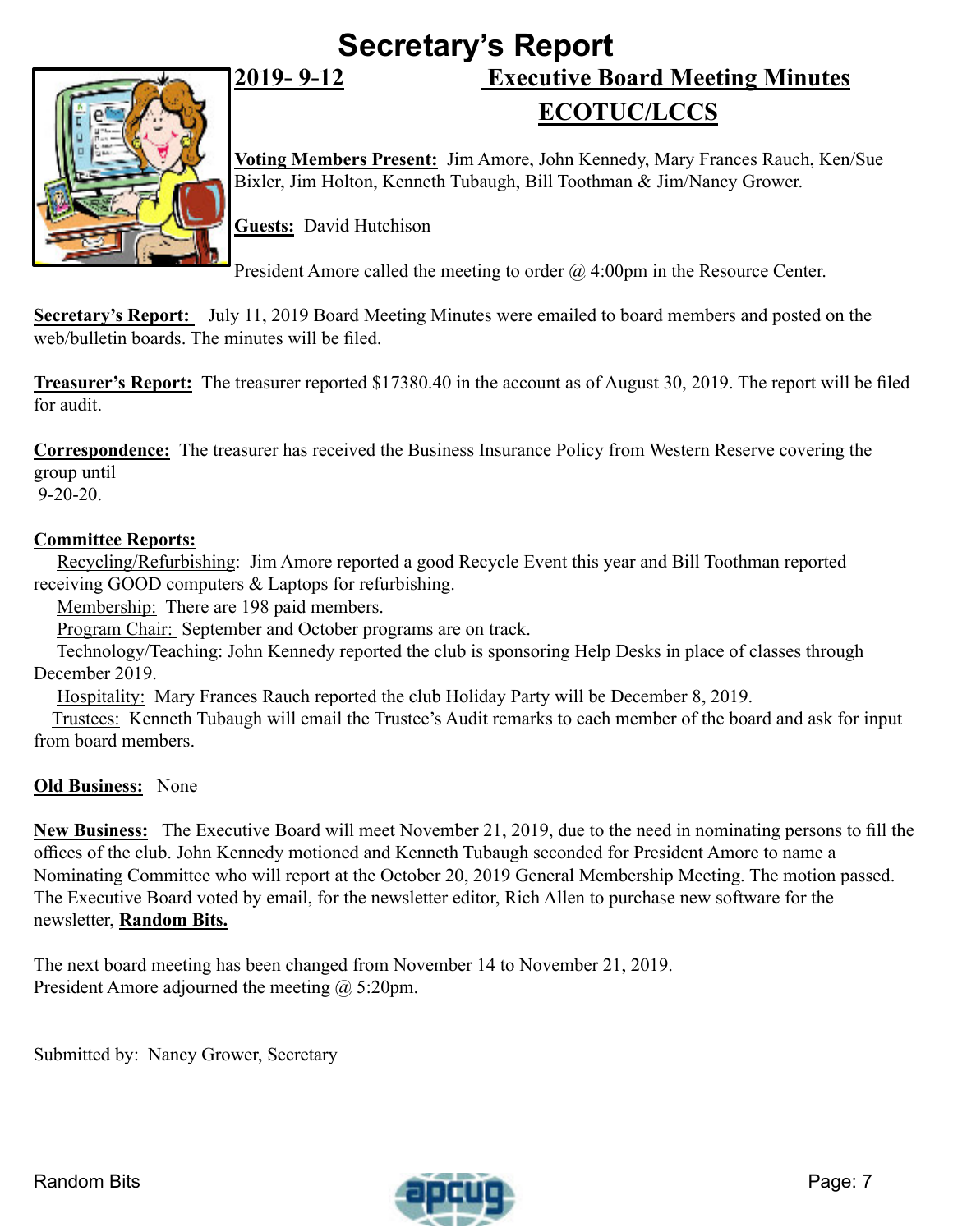# **Treasurer's Report**

<span id="page-7-0"></span>

### Account Balances - As of 10/31/2019

|                                | 10/31/2019     |  |
|--------------------------------|----------------|--|
| Account                        | <b>Balance</b> |  |
| <b>Bank Accounts</b>           |                |  |
| <b>PNB Checking</b>            | 10,747.91      |  |
| <b>PNB-Savings</b>             | 1,004.69       |  |
| TC CD's                        | 0.00           |  |
| TC Checking (FFCU)             | 812.10         |  |
| TC Savings (FFCU)              | 4,822.95       |  |
| <b>TOTAL Bank Accounts</b>     | 17,387.65      |  |
| <b>Cash Accounts</b>           |                |  |
| <b>Cash Drawer</b>             | 0.00           |  |
| <b>Club Cash Acct Tracking</b> | 0.00           |  |
| <b>TOTAL Cash Accounts</b>     | 0.00           |  |
| <b>OVERALL TOTAL</b>           | 17,387.65      |  |

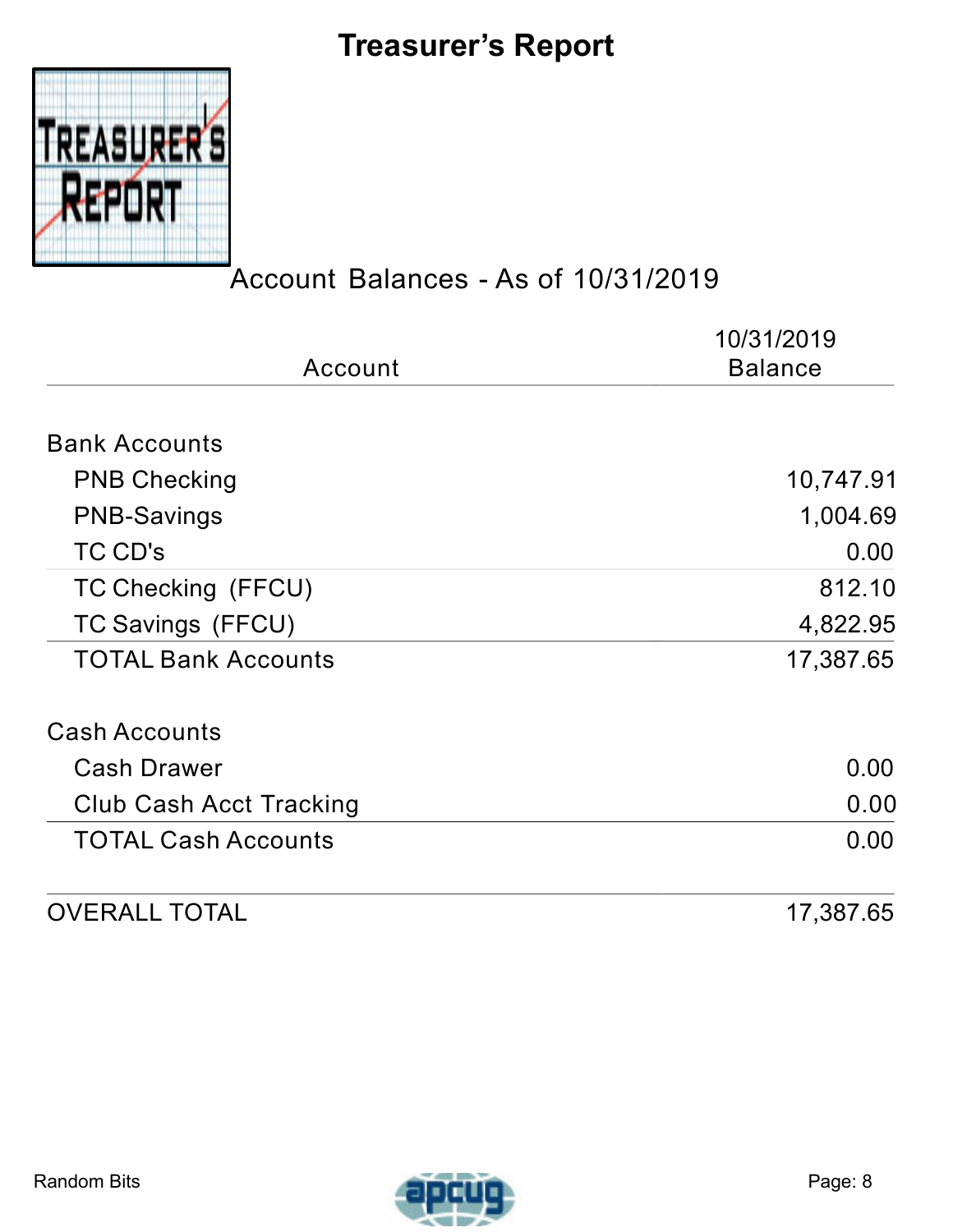# **The Education Corner**

<span id="page-8-0"></span>

The Teaching Program tried something different this fall with it's instructional activates. As mentioned in earlier newsletter articles, the usual classes being offered were not drawing the numbers as in past. Through the survey sent out to members (which a very small percentage returned) that asked questions about their technology understanding and what their needs were, we replaced the traditional classes with a number of bi-weekly "Help Desks" that covered the same topics that the classes would have covered.

Many of these Help Desks had little or no support. The Word Processing and Spreadsheet Help Desks were two that really didn't have any attendees except for one person one time. The decision was made to cancel them for November and December. The Internet Help Desk, which was thought to be a popular need, had only 1 attendee in October (the November session had to be canceled due to scheduling conflict). It will be meeting in December.

The general "Total Beginner's Help Desk" and "Everyday Computing Help Desk" also shared in a lack of interest. They met twice a month and each had one or two sessions where no one showed up. But they agreed to continue in November and December. However, there would only be one Help Desk each month due to the holidays. At the November Total Beginner's Help Desk only one person showed up. The November Everyday Computing was a pleasant surprise with four people showing up.

The monthly "Know More (about) Tech" has been canceled. The attendance in that has dropped and with no session scheduled in December, a bigger turnout was expect in November. However, no one showed up for that Help Desk.

There will be one "Total Beginner's Help Desk and two "Everyday Computing Help Desk" in December. After that there will be a re-evaluation of what technology instruction will be offered over the winter months of January and February (and maybe March). The teachers were kind to agree to these Help Desks at which many of them just sat for the whole time by themselves or with the other Helper that came in.

Make sure that you read your January newsletter to see what the future holds for our Teaching Program. We do know that there will not be any "Total Beginner's Help Desks" as the hosts for those will have other commitments over the winter. As for the rest, we'll see.

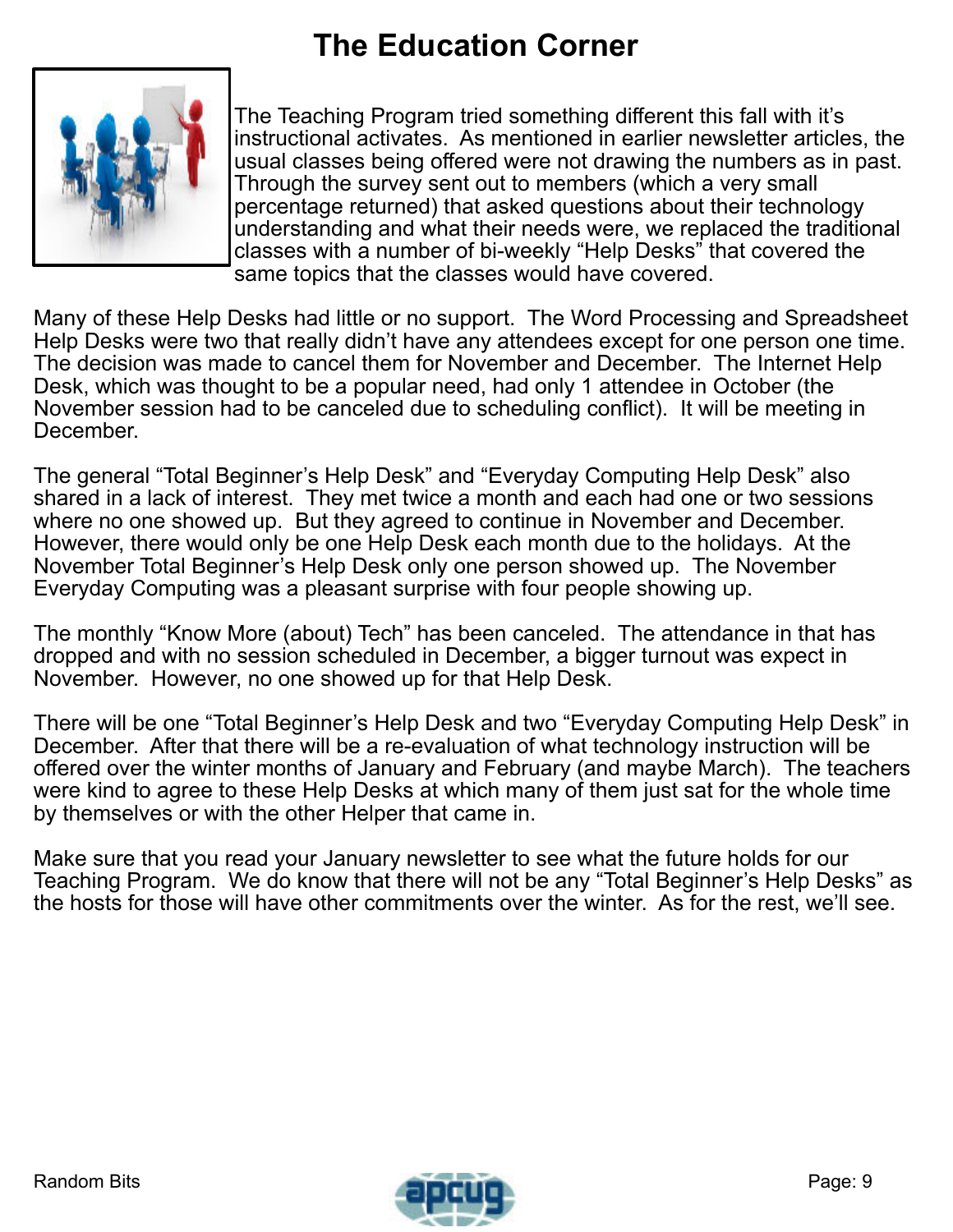<span id="page-9-0"></span>

**Meeting Times** 

2 nd Friday 1:00 - 4:00 p.m.

4 th Friday 1:00 - 4:00 p.m.

### **Help Desk / SIG Linux SIG / Help Desk**

We continue to hold Linux Help Desks twice a month. The first meeting, the members were introduced to a way to mess with .ods and csv files to your advantage. Moving an exported csv address/phone book to another system can cause the different fields to mismatch. This could include phone numbers in address columns, last names in the city column, etc. The "awk" language can move the columns to different locations and solve the mismatches. The group members asked about printing labels and received a demonstration about a program called "glabels".

During the second monthly session of the Linux Help Desk we covered a number of topics. One included looking at a number of

alternatives to Everynote. Everynote is a good program, however it's not written for Linux. So a number of them were mentioned and then three were looked at more closely. All three had their points and each member needed to download them (and others if they wanted) and see which one fit them the best. The three programs recommended to try were: Joplin, SimpleNote, and Laverna. Both Joplin and Laverna can be connect to your Dropbox storage for syncing between computers. Joplin and SimpleNote both had Android version that works on your smartphone. A number of them are even cross-platform so you can use them on Linux, Windows, or Mac's.

We had a great lesson on creating and using Bash Aliases. An aliases is a tool that will let you use a few letters to activate a much longer command. Such as instead of having to write, "sudo apt update && sudo apt upgrade -y; you could set up an aliases that if you typed "upd" (short for update) the previous command would execute saving you some time in typing and possibly making errors. We learned that you can create some that only work temporarily (they disappeared when you shut down the computer) or you could edit a config file and have them stored for future use.

We took a look at the newest version of Zorin 15-Lite. Zorin 15-Core came out a little while ago, but this version came with the Xfce desktop environment instead of the Gnome desktop environment. It is supposed to be one of the best Linux distro's for those that are coming from the Windows world to the Linux world.

Finally we had a demonstration where we were able to connect to a specific computer using our browser over the Internet to download files instead of having to one by one copy them to our thumb drives. This process was called "simple ssh" and when you are through sharing files, the connection just goes away.

As you can see we cover a lot in the two Friday afternoon sessions. We meet at 1:00 p.m. (some members come early to eat their lunch) on the  $2^{nd}$  and  $4^{th}$  Fridays. However, we will only be meeting on the  $2^{nd}$  Friday in December because of the holidays the  $4^{th}$  week. Come learn about Linux and how it might save you money in both the cost of an operating system, and the need to buy a new computer.

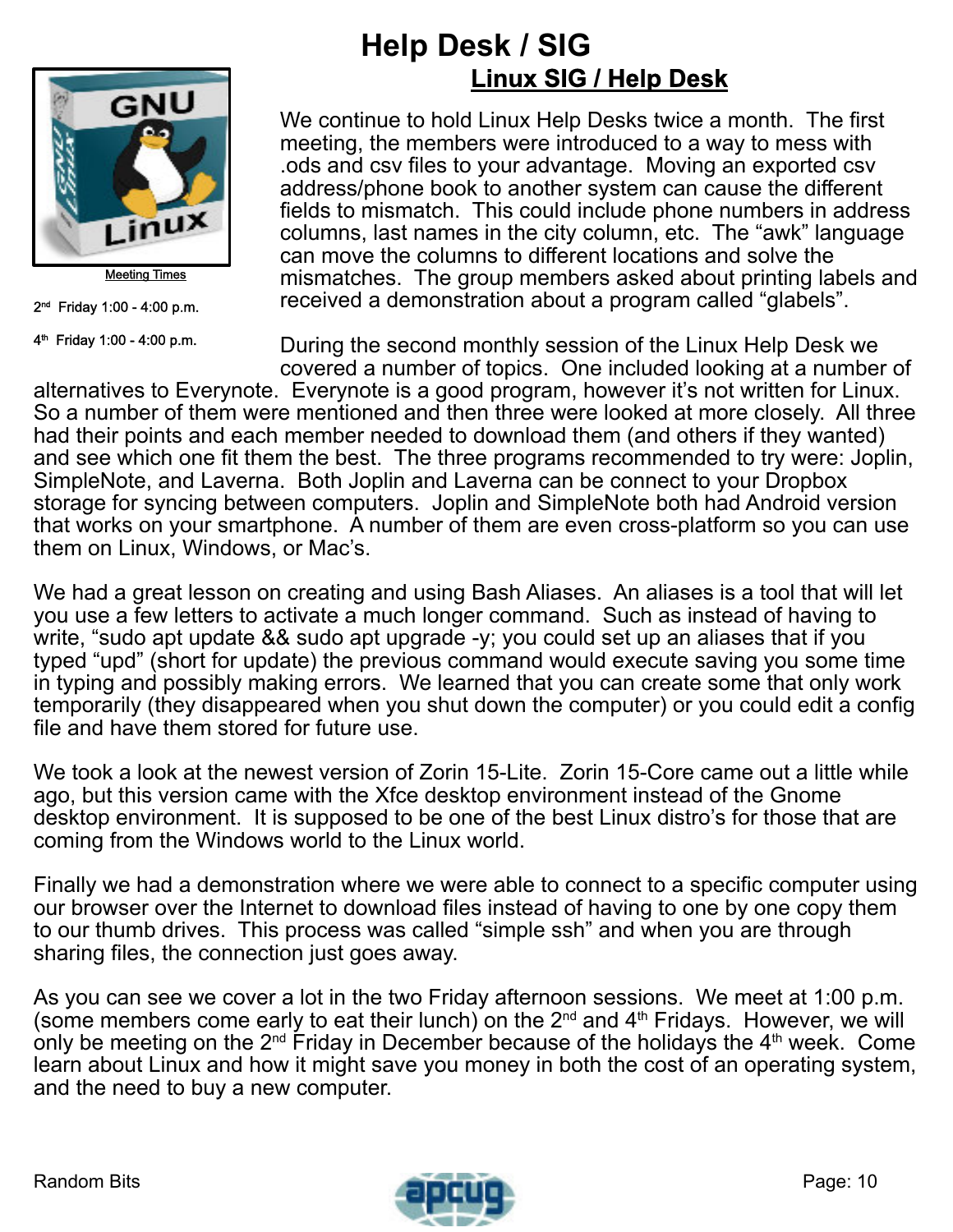

Meeting Times

1 st Friday 1:00 - 3:00 p.m.

### **Help Desk / SIG Con't Internet Help Desk**

The Internet Help Desk for November had to be canceled due to a scheduling conflict for the "host". However, there will be an Internet Help Desk in December on the 1st Friday afternoon at 1:00 p.m. There will be members of the club available to help you with any of your Internet related questions or problems. These questions or problems can be, but not limited to, understanding your browser choices, how to navigate with your browsers, how to customize your browsers, how to search on the Internet for something, how to download something from the Internet, how to save something that you find on the Internet, how to watch videos on the Internet, how to upload something to Youtube, how to download something from an e-mail message, how to save

something from an e-mail, how to add an attachment to your e-mail, how to open up a PDF, or anything else that's related to doing things on the Internet.

If you are one of our members that understands and can do just about all of the above, how about coming to the Help Desk and being one of the Helpers? You just might make someone's day helping them learn about doing things on the Internet.

If you are one of our members or a friend of a member that has any of the questions listed above, please join us on **December 6th at 1:00 p.m.** and we'll see if we can help you along.



Meeting Times

2 nd Tuesday 3:00 - 4:30 p.m.

4 th Tuesday 3:00 - 4:30 p.m.

#### **Total Beginners Help Desk**

The Total Beginners Help Desk met once in November. We had one person come in with an Apple laptop and was experiencing Pop-ups. We discovered a program had been downloaded inadvertently which was causing this problem. The program was removed and problem resolved. Bring any issues that you have with your laptop, tablet, or phone to our next Help Desk on December 10th at 3:00 PM.

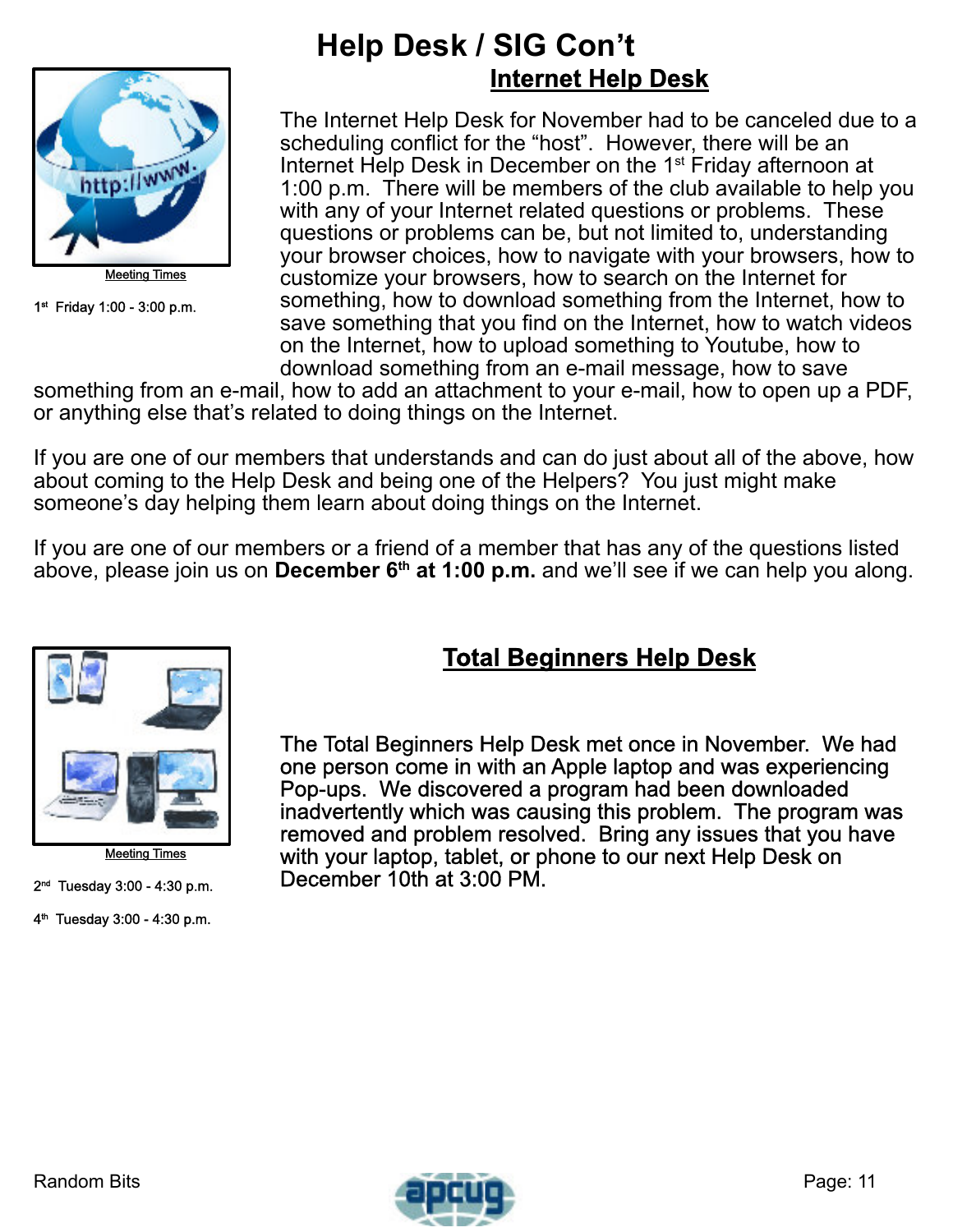

Meeting Times

2 nd Wednesday 2:00 - 3:30 p.m.

3 rd Wednesday 2:00 - 3:30 p.m.

### **Help Desk / SIG Con't Everyday Computing Help Desk**

The Everyday Computing Help Desk only met once in November to due scheduling conflicts. But the one session that was held was a very productive one. A wide range of topics and devices were included in the different "helps" that were provided.

One person brought in their computer that wasn't activated. This is a requirement in order to make your copy of Windows 10 legal and to OK updates (if it's not activated, you can't get updates). It seems that when the computer was upgraded from it's former version to Windows 10, the activation failed because the previous version wasn't activated correctly (or so said the error message).

This was something that the helpers hadn't seen before, so it was left for the "Repair Help Desk" members to figure out why and to do something to get it activated. 4 th Wednesday 2:00 - 3:30 p.m.

Another member had a problem doing some of the updates. So we made sure it was connected to our network so it would have a faster download. The update would get to 80% and then just sit there. A retry produced the same results. The person was going to take their computer to another family member that has good unlimited Internet to start the update and then leave it alone for a few days. If it didn't take, they were to come back and then we'd "force" the update to bypass any issues on the network.

One member came in with a few questions about their iPhone and iPad and we attempted to provide answers to their questions about those devices and a couple of other questions as well. We also had a member that had questions about their Amazon Fire. One of the "helpers" happened to have his Fire and was able to show the person a few things about it.

Finally we had a member come in with a "new Smartphone" that she had received a while ago and really didn't understand how to use it. For today's "Help" we just covered the main buttons across the bottom of the phone: call, text, and camera. The member was able to make and receive a call, and saw how to make a call when someone's in their contact list. The member was excited to better learn about sending and receiving text and saw how to manually enter a number to text or use the contact list to enter someone in the text/send box. The last thing we covered was an intro to taking pictures and viewing ones already taken. We invited her to come back next month and we'd go on to some of the next level activities.

Everyone is invited to join us with questions about their computers, laptops, tablets, and Smartphones. We meet the  $2^{nd}$  and  $3^{rd}$  Wednesday afternoons at 2:00 p.m. As you can see from the report, we cover just about anything.

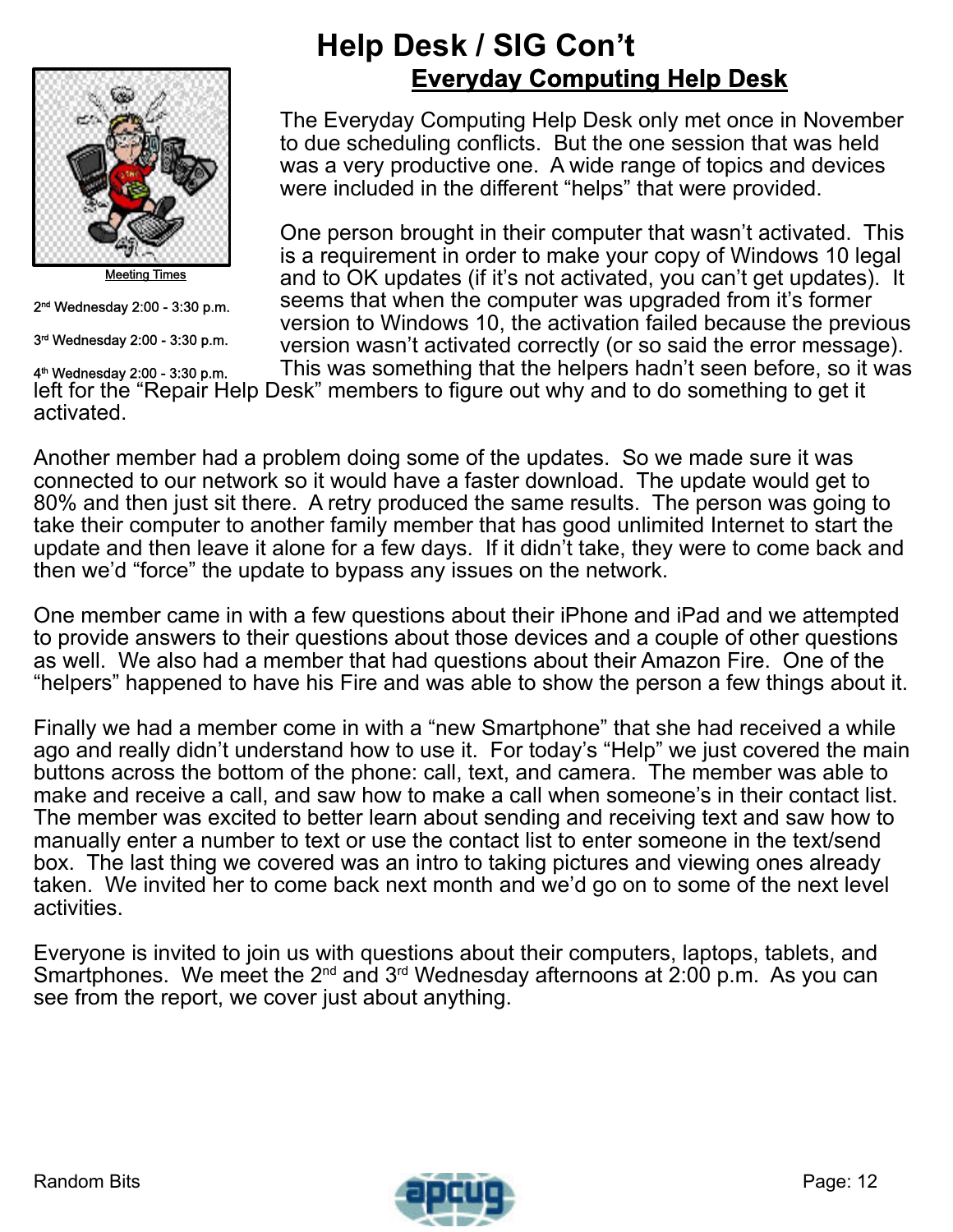<span id="page-12-0"></span>

## **Featured Text Articles Virtual Machines**

**By:**Dick Maybach, Member, Brookdale Computer User Group, NJ

**Source:** August 2019 issue, BCUG Bytes www.bcug.com

A virtual machine (VM) is a program on your PC (called a host in virtualmachine speak) that creates a box that appears to be a PC to an operating system (called a guest in virtual-machine speak) that resides in it. In Figure 1, the outer gray box is your PC hardware and software. The blue box within it is the program (called a hypervisor) that creates the software boxes that hold the guests, each shown as a light gray rectangle. Each guest has its own virtual hardware (in yellow) with which it communicates just as though it were a PC. Each guest also needs its own operating system (in orange) and applications (in green).



igure 1. Virtual Machine Organization.

From the host's view each guest is just an application, and each can operate independent of other applications on the PC, which means you can have two or more operating systems live at the same time. Moreover, you can copy and paste data and transfer files between them at any time.

It's not shown in Figure 1, but the hypervisor has an interface to configure and control the VMs; Figure 2 shows an example, in this case VirtualBox. Note that there are five different VMs here, Windows 7, FreeDOS, Tails, Ubuntu 18.04, and Ubuntu 18.10, and all are powered off. The right portion of the screen summarizes the characteristics of the Windows 7 guest.

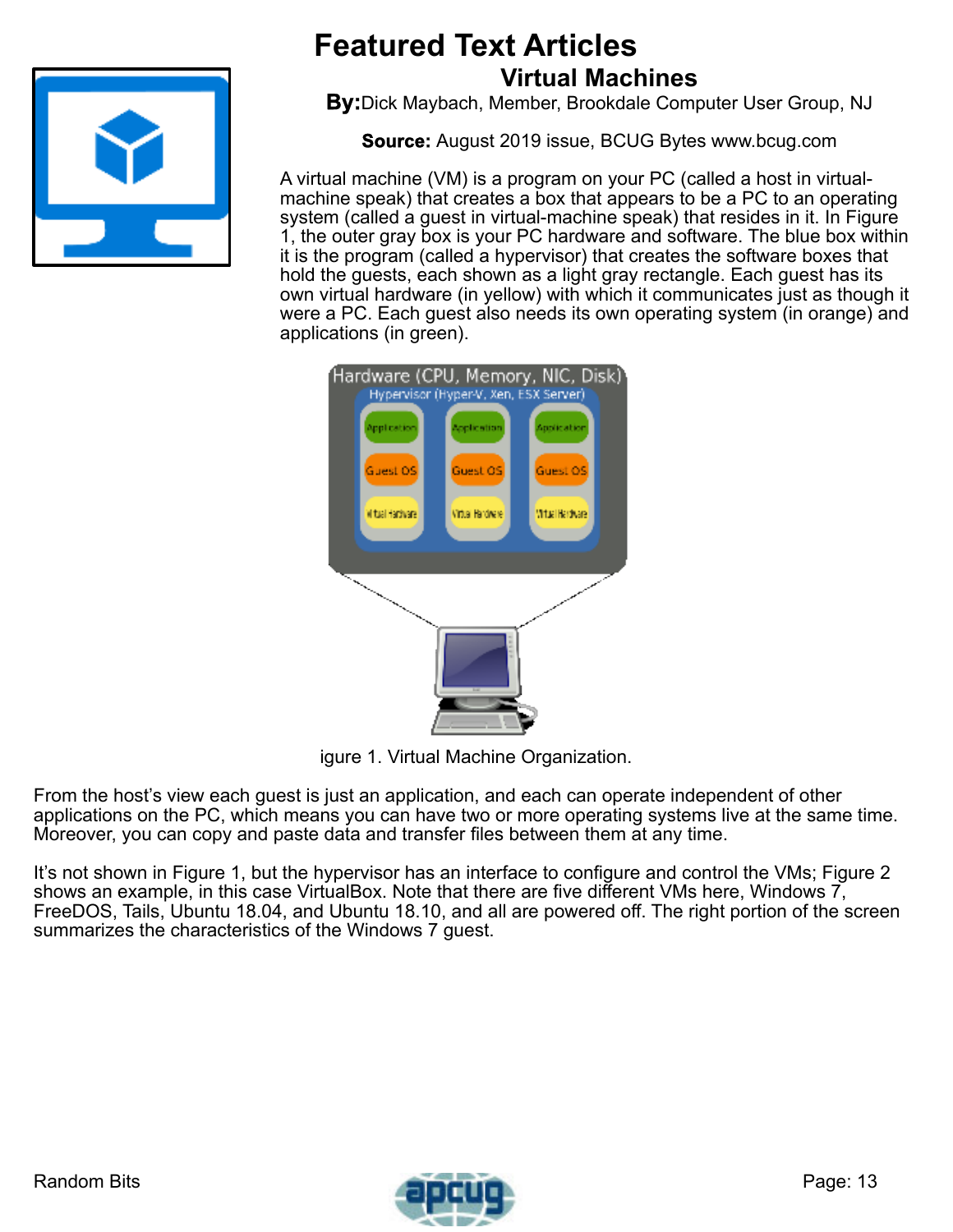

Figure 2. VirtualBox Administration Panel.

Figure 3 shows Windows 7, running as a guest under VirtualBox.



Figure 3. Windows 7 under VirtualBox.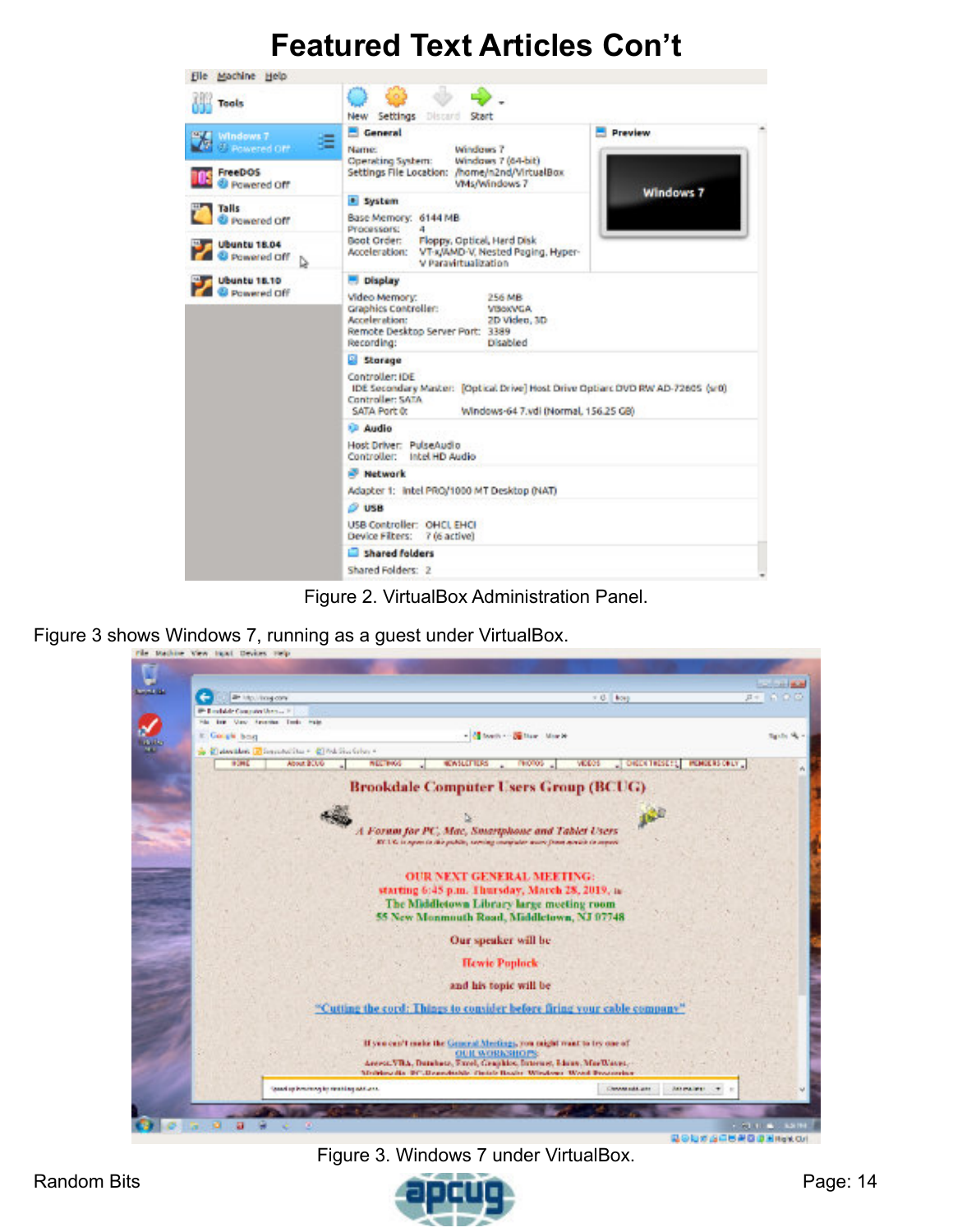As with most other applications, control follows the cursor. Place the cursor within the VM window and mouse clicks and keystrokes are sent to the VM. Move the cursor outside the VM window, and they affect something else.

Why bother with this? As you probably suspect, adding a software layer between the guest OS and the PC slows down the guest and complicates the host. Here are some possible uses.

Run a different  $OS - my$  host runs on Linux, but there are a few applications available only on Windows, such as TurboTax and the software needed to update my GPS. If your host is Windows, putting Linux on a VM is far superior to running it from a live USB.

 $\Box$  Trial OS upgrades – I prefer to try a new version before I commit to it on the host, as often some applications aren't compatible. In the case of Windows, free trial versions are often available before a new version is introduced, and a VM lets you play with these without risk.

 $\Box$  Test alternate configurations of your host  $OS$  – making such experiments on a VM can save you from serious, "It seemed like a good idea at the time," calamities. This is more difficult with a commercial OS but look for ways around this. I've made a duplicate installation of Windows on a VM, and while it complained, it did run long enough for me to complete my tests.

 $\Box$  Trial applications – testing applications on a VM means you don't have to uninstall them when they don't work out. This is made easier with the VM snapshot feature. Before you install, create a snapshot (equivalent to cloning the hard disk). You can then revert to the snapshot if you decide to discard the application.

 $\Box$  Test live USBs or DVDs – much software is available on live media. You download an ISO file, burn it onto a medium, and boot your PC from it. With a VM, you just designate the file as being installed on the guest's virtual DVD drive, which now boots from the virtual DVD instead of its virtual hard disk. As a result, you don't have to burn the file to a medium.

Before I used VMs, I relied on dual booting for the similar tasks. Here, the alternate OS has direct access to the PC, which means it's substantially faster than when running as a VM guest. However, this requires repartitioning the host's hard drive, where an error can be catastrophic, and moving data between the two hosts is awkward.

There are many VM systems available, with the four most popular being VMWare (for Windows, OS X, and Linux), VirtualBox (for Windows, OS X, and Linux) Parallels Desktop (for OS X) and QEMU/KVM (for Linux). I've used VirtualBox for several years and have recently begun experimenting with QEMU/KVM, so everything I say about the other two is hearsay. From what I've read, it appears that VirtualBox is the easiest to configure and use, plus it's free for home users. VMWare, the oldest of the four, is possibly faster than VirtualBox, but configuring it requires some experience, and it's a commercial product. A free version is available, which is missing only a few unimportant features. QEMU/KVM is not for the faint-hearted, as it was designed by Red Hat for use in professionally staffed server farms. Also, although it appears to be quite fast it runs only on Linux. Making configuration changes such as, increasing the screen resolution and enabling host/guest file sharing involves working at the command line and being familiar with the Linux file organization and permissions. However, once set up, it's as easy to use as VirtualBox. GNOME Boxes (which I haven't used) allows Linux users to use KVM with a simple set-up process and user interface, although with more limited control of the virtual environment.

Figure 4 shows the QEMU configuration panel, which has essentially the same information as that of VirtualBox. After a VM has been installed, the day-by-day configuration is done from here.

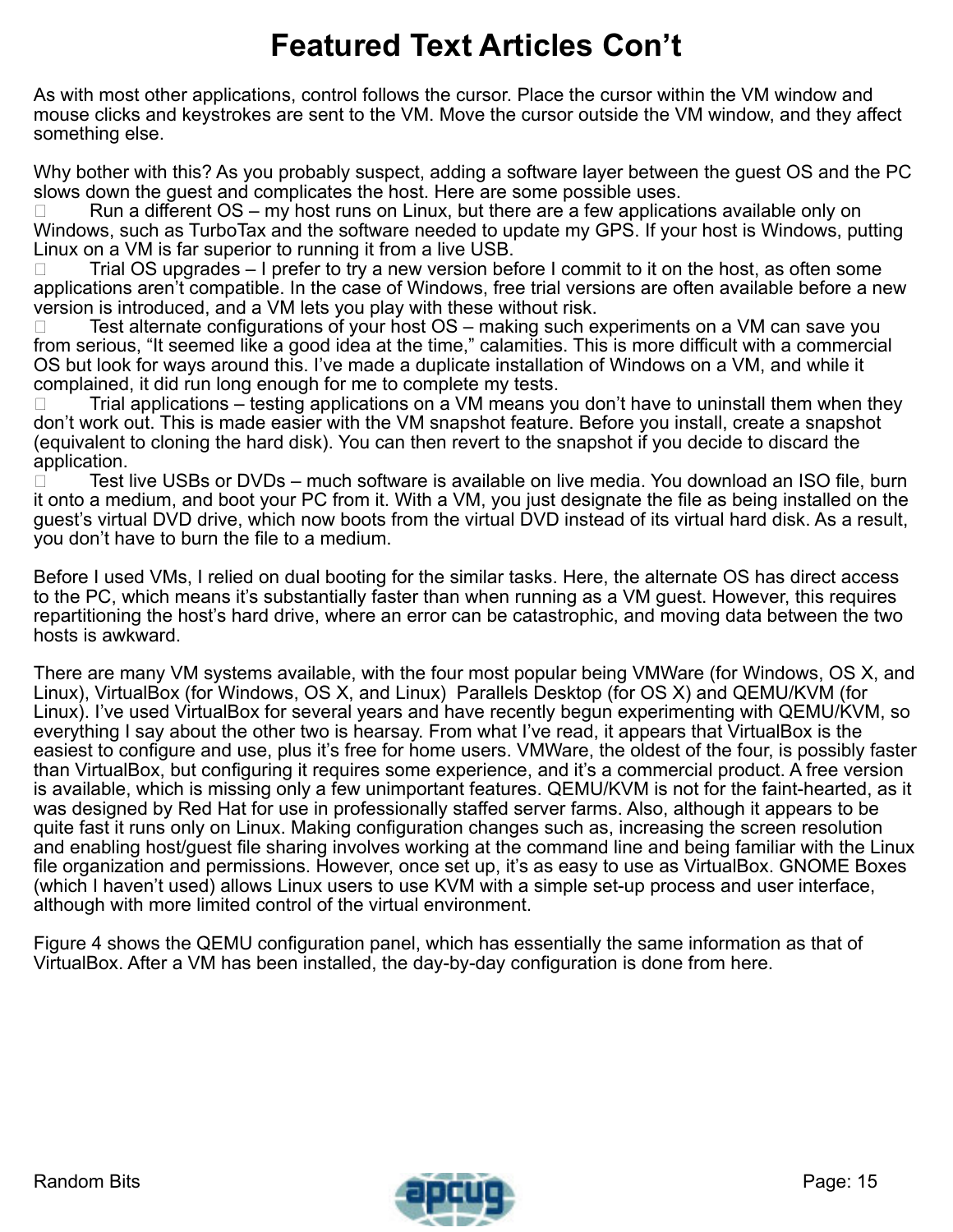| File Virtual Machine View Send Key   |                           |                                        |                 |     |
|--------------------------------------|---------------------------|----------------------------------------|-----------------|-----|
| $\bullet$ $\triangleright$ $\square$ | s                         |                                        |                 | 575 |
| Overview                             | <b>Basic Details</b>      |                                        |                 |     |
| Performance                          | Name:                     | ubuntu18.04-2                          |                 |     |
| <b>CPUs</b>                          | UUID:                     | d05eea7B-c895-4fbc-a9e3-6dbc32c7cb23   |                 |     |
| Memory                               | Status:                   | <b>IIII</b> Shutoff                    |                 |     |
| <b>Boot Options</b>                  | Title:                    |                                        |                 |     |
| VirtIO Disk 1                        | Description:              |                                        |                 |     |
| <b>IDE CDROM 1</b>                   |                           |                                        |                 |     |
| NIC:6f:24:a6<br>Ťı                   |                           |                                        | Ī               |     |
| Tablet                               |                           |                                        |                 |     |
| Mouse                                | <b>Hypervisor Details</b> |                                        |                 |     |
| Keyboard                             | Hypervisor: KVM           |                                        |                 |     |
| Display Spice                        | Architecture: x86_64      |                                        |                 |     |
| Sound ac97                           | Emulator:<br>Firmware:    | /usr/bin/kvm-spice<br>BIO <sub>5</sub> |                 |     |
| Serial 1                             | Chipset:                  | 1440FX                                 |                 |     |
| Channel spice                        |                           |                                        |                 |     |
| Video OXL                            |                           |                                        |                 |     |
| Controller USB 0                     |                           |                                        |                 |     |
| Controller PCI 0                     |                           |                                        |                 |     |
| Controller IDE 0                     |                           |                                        |                 |     |
| Controller VirtIO Serial 0           |                           |                                        |                 |     |
| Filesystem hostshar                  |                           |                                        |                 |     |
| USB Redirector 1                     |                           |                                        |                 |     |
| USB Redirector 2                     |                           |                                        |                 |     |
| Add Hardware                         |                           |                                        | Cancel<br>Apply |     |

Figure 4. QEMU/KVM Configuration Panel.

A VM operating under QEMU/KVM appears in Figure 5, also essentially the same as it would appear under VirtualBox.



#### Figure 5. QEMU/KVM in Operation.

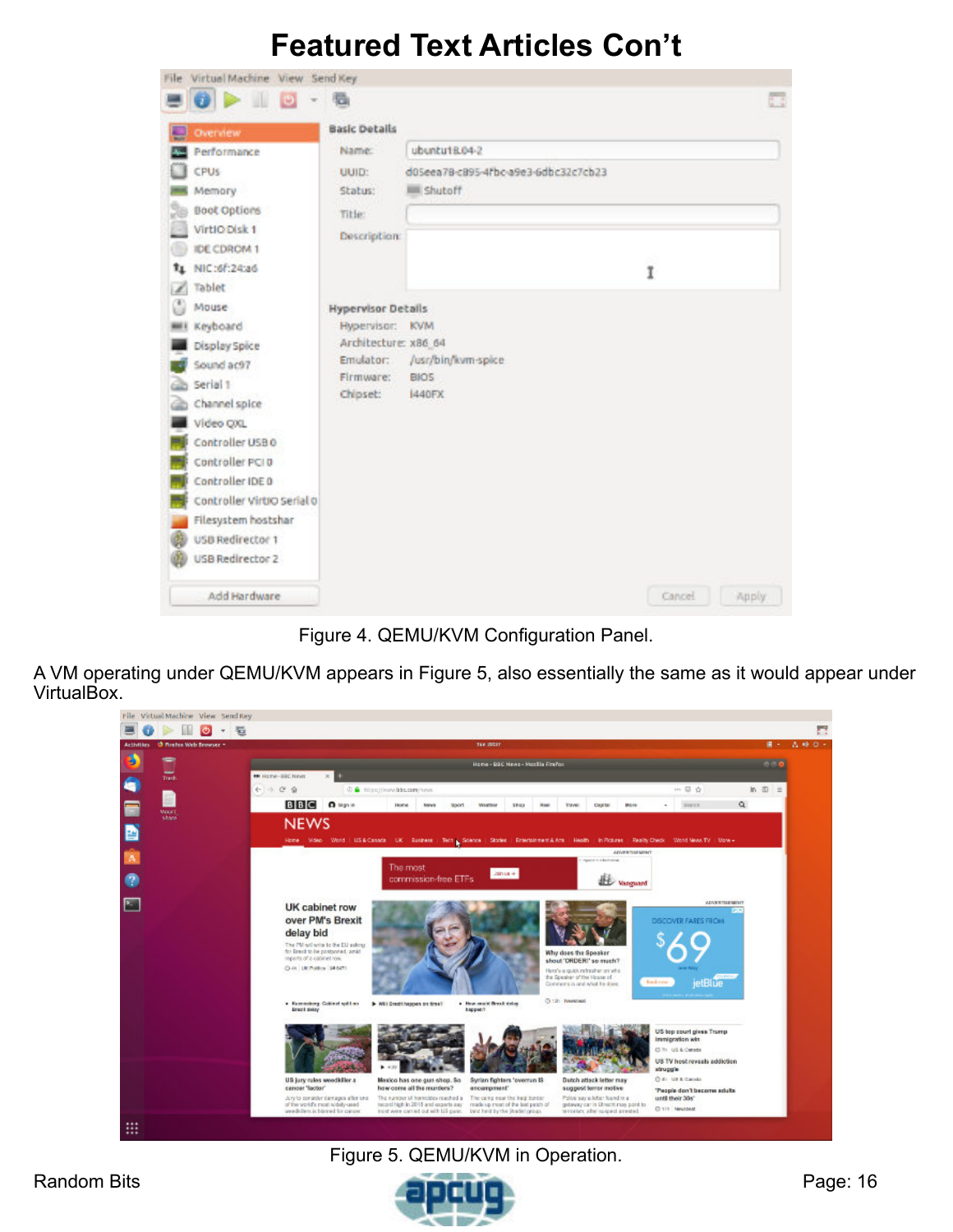Running VMs requires a host with adequate resources. It needs four Gbytes RAM (absolute minimum, eight is preferable) and 12 free Gbytes disk space for each guest (again more is better). VM features on CPU are desirable (VT-x on Intel and AMD-V on AMD processors). Check your VM documentation, as these features may be disabled in your BIOS.

Guest speed will be lower than those of a host, but for most applications this isn't important. Of course, you should run any resource-intensive tasks on your host. Graphics in particular will be slower and probably have fewer features than your host hardware. Resources used by a guest are no longer available to the host. For example, if your host has eight Gbytes of RAM and you allocate four to a guest, the host now can use only four.

A VM is completely defined by its file, which is essentially an image of its virtual hard disk. If you back up this file, you've backed up the VM. This isn't an unmixed blessing, as any time you boot the VM there will be changes in the file, which typically occupies at least several Gbytes of disk space. As a result, your backups will take longer and occupy more space.

Guests are reasonably well isolated from the host, except for any shared directories, making you fairly secure against the common risks, such as operator error and software bugs. However, some malware attacks can get through to the host, which means a VM is not a good vehicle for investigating malware.

Although VMs are valuable, they do introduce complexity and add risk. I used VirtualBox for several years but noticed beginning with Ubuntu version 18.04 that after a few minutes Ubuntu guests would drastically slow, to the point of being unusable. This can be remedied by turning off VirtualBox's 3D display acceleration, which is enabled by default. The developers have acknowledged the problem but say they don't have the resources to correct it. After the last VirtualBox update, it refused to run my Ubuntu 16.04 guest at all, which is why I ventured into QEMU/KVM land, and fortunately the trip was successful. Using VMWare might also have solved the problem, but since my host is Linux, QEMU/KVM was a better approach.

Despite their disadvantages, VMs are a valuable resource for me, one I use almost every day. They allow me to run software experiments more easily and with less risk than do their alternatives. Without them, many of my articles would have been just cut-and-paste cribs from other folk's work.